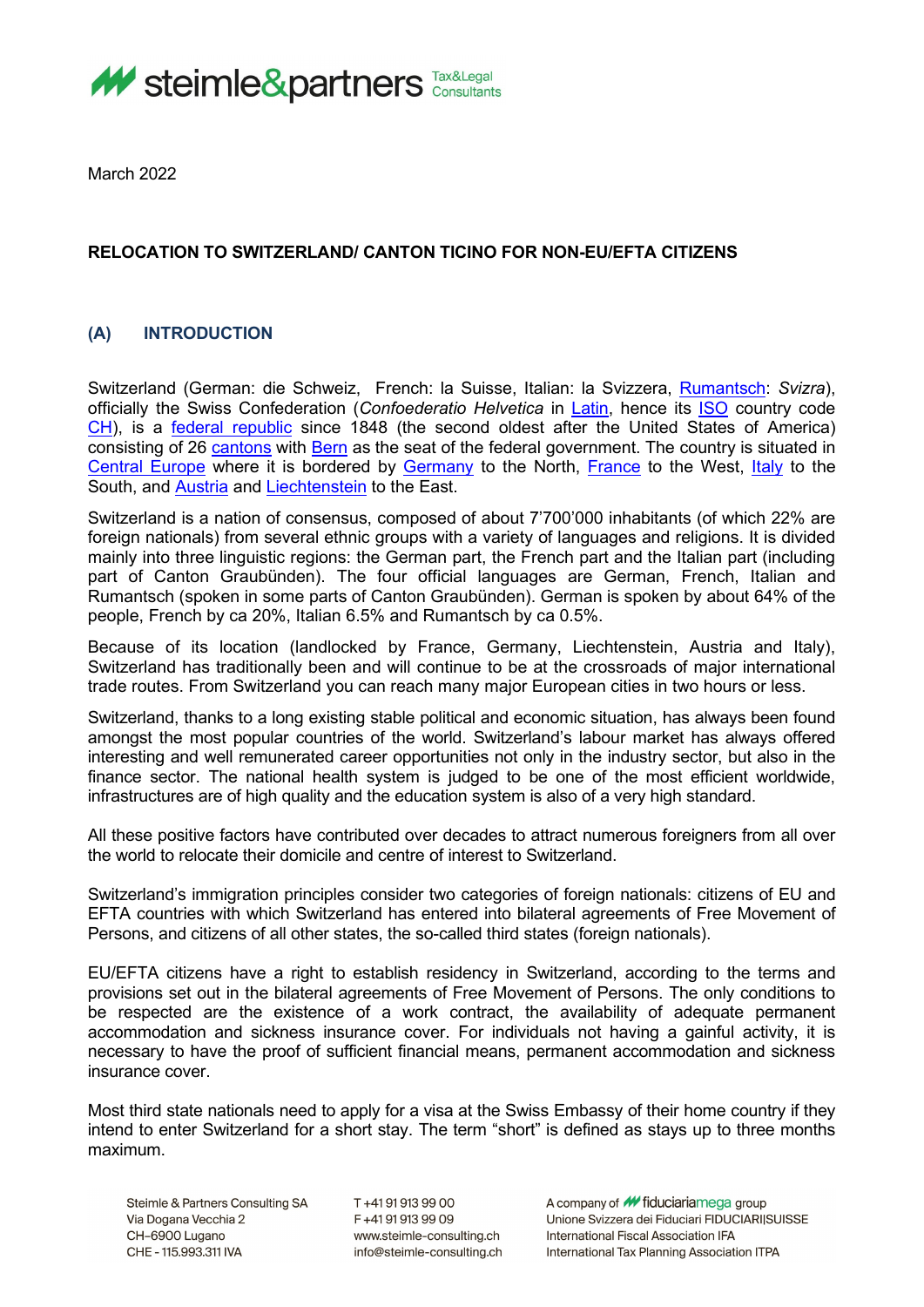

Whereas there are exceptions for short stays without lucrative activity, foreign nationals intending to take up a lucrative activity must in any case apply and obtain a work permit before entering Switzerland.

Visas/permits for stays of more than three months are required in any case for any third state national, whether or not be or she has a lucrative activity.

For further details and in-depth information, please consult the State Secretariat for Migration SEM, website [www.sem.admin.ch](http://www.sem.admin.ch/)

## **(B) PROCEDURE AND TYPES OF PERMITS**

### **1. Procedure**

### Preliminary remarks

On January 1, 2019, the new Swiss Foreign Nationals and Integration Act (FNIA), previously known as the Foreign Nationals Act (FNA), as well s the amended Ordinance on Admission, Residence and Employment (AREO) entered into force, with the aim to reinforce the integration of foreigners from different points of view, as specified in article 58a Integration Criteria respectively in the amended Ordinance (AREO).

The criteria for admittance are contained in the Federal Act on Foreign Nationals and Integration (FNIA), Chapter 4, and in the Decree on Admittance, Residence and Employment (AREO), Chapter 2. They are explained in further detail in the directives on the implementation of the Foreign Nationals Act and Integration.

Any third state national wanting to enter Switzerland in order to carry out a lucrative activity, regardless of the duration of stay, must be in possession of an adequate permit.

Applications for stays exceeding the three months period or validity of a visa with or without exercising lucrative activity (rentiers) must be approved by both cantonal and federal competent authorities for immigration.

Basically, the following important distinction applies:

Foreign nationals subject to obligatory visa requirement: a foreign national subject to obligatory visa requirement from the first day of entry to Switzerland, whether rentier or with a lucrative activity, has to present a request for a visa at the Swiss Diplomatic Representation of his/her home country. In the case where this type of foreign national subsequently wants to apply for a residence permit, he/she has to submit his/her application to the Swiss Diplomatic Representation of his/her home country before the validity of his/her visa has elapsed. The foreigner is obliged to leave Switzerland according to the validity of his/her visa and to await abroad the decision of the competent authorities. The application for a residence permit will be carefully and thoroughly examined by both cantonal and federal authorities who will eventually either grant or deny the permit.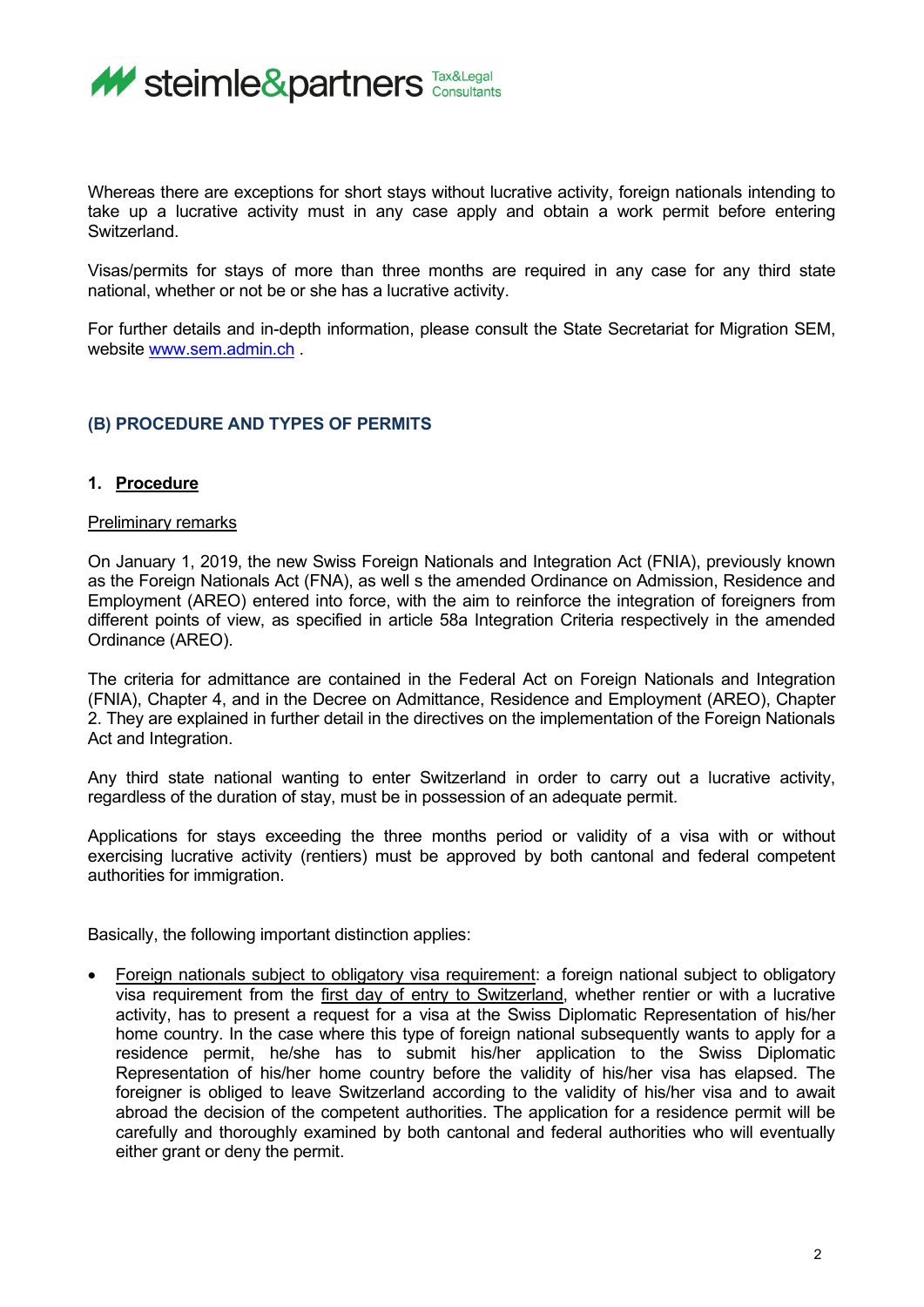

• Foreign nationals who are not subject to obligatory visa requirements (for example: USA, Canada, Australia) : a foreign national without the obligatory visa requirement from the first day of entry into Switzerland without lucrative activity, and thus having the right to stay in Switzerland up to three months, can submit an application for a long term visa for a residence permit directly to the competent cantonal authorities.

In cases where such a foreigner has already entered Switzerland, the competent cantonal authority might authorize him/her to remain on Swiss territory until a definitive decision will be pronounced.

The Ticino immigration authority recommends however that an application for a long-term visa, that is to say a residence permit B, should always be made at the Swiss diplomatic representation of the home country. The representatives of the Swiss diplomatic representations will give adequate and detailed information and advice regarding the procedures and documents to be submitted.

For further details and in-depth information, please consult the [State Secretariat for Migration,](https://www.sem.admin.ch/sem/en/home.html) visa sections.

# **2. Types of permits**

### **Permit B (residence permit – article 33 FNIA)**

Resident foreign nationals are foreign nationals who are resident in Switzerland for a longer period of time for a certain purpose with or without gainful employment.

As a rule, the period of validity of residence permits for third-country nationals is limited to one year when the permit is granted for the first time. First-time permits for gainful employment may only be issued within the limits of the ceilings and in compliance with Art. 20 of the FNIA. Once a permit has been granted, it is normally renewed every year unless there are reasons against a renewal, such as criminal offences, dependence on social security or the labour market. A legal entitlement to the renewal of an annual permit only exists in certain cases. In practice, an annual permit is normally renewed as long as its holder is able to draw a daily allowance from the unemployment insurance. In such cases, however, the holder is not actually entitled to a renewal of the permit.

### **Permit C (settlement/domicile permit – article 34 FNIA)**

Settled foreign nationals are foreign nationals who have been granted a settlement/permanent residence permit after five or ten years of regular and uninterrupted residence in Switzerland. The State Secretariat of Migration SEM fixes the earliest date from which the competent national authorities may grant settlement permits.

As a rule, third-country nationals are in a position to be granted a settlement permit after 10 years 'of regular and uninterrupted residence in Switzerland. US and Canadian nationals are subject to a special regulation. However, third-country nationals have no legal entitlement to settlement/permanent residence permits. Apart from the provisions of settlement treaties, such a claim can only be derived from Articles 42–43 and from Article 34 of the FNIA. Persons who hold a settlement/permanent residence permit are no longer subject to the Limitation Regulation, are free to choose their employers, and are no longer taxed at source.

### **Permit L (short-term residence permit – article 32 FNIA)**

Short-term residents are foreign nationals who are resident in Switzerland for a limited period of time – usually less than a year – for a certain purpose with or without gainful employment.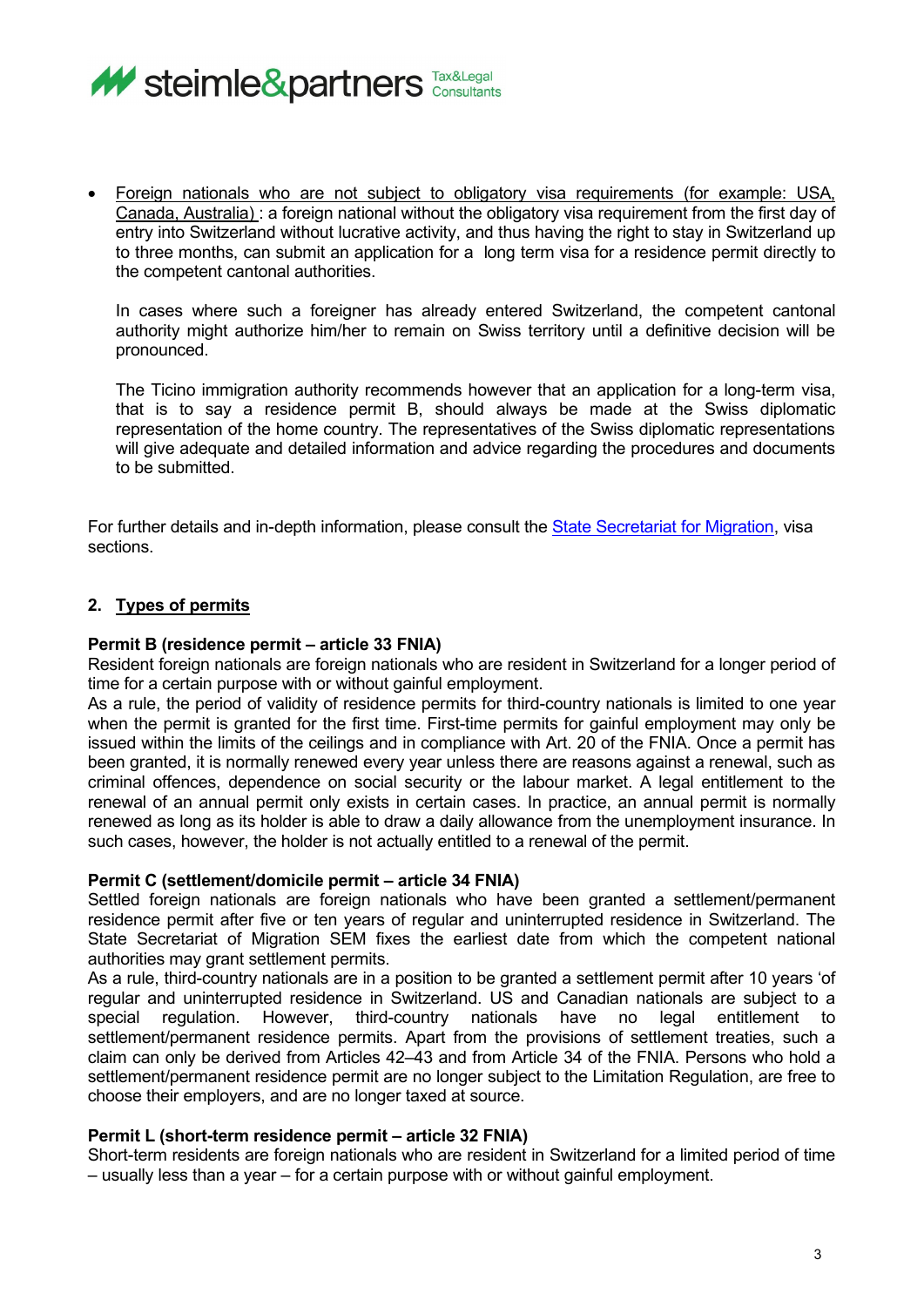

Third-country nationals can be granted a short-term residence permit for a stay of up to one year, provided the quota of the number of third-country nationals staying in Switzerland has not been met.

This is fixed annually by the Federal Council. The period of validity of the permit is identical to the term of the employment contract. In exceptional cases, this permit can be extended to an overall duration of no more than 24 months if the holder works for the same employer throughout this time. Time spent in Switzerland for a basic or advanced traineeship is also considered short-term residence. Permits issued to foreigners who are gainfully employed for a total of no more than four months within one calendar year are not subject to the quota regulation.

Trainees are also eligible for a short-term residence permit. In their case, the period of validity is limited to one year; in exceptional circumstances, the period of validity may be extended by a further six months.

Trainees are persons who are aged 18-30, have completed their occupational training, and want to undergo some advanced occupational or linguistic training in the context of gainful employment in Switzerland. Trainees are subject to special rules, which have been laid down in special treaties. Thus, they are subject to special quotas. The legal provisions concerning national priority are not applicable to them.

Other types of permits are:

- [Permit Ci \(residence permit with gainful employment for members of the families of](https://www.sem.admin.ch/sem/en/home/themen/aufenthalt/eu_efta/ausweis_ci_eu_efta.html)  [intergovernmental organizations and for members of foreign diplomatic representations\)](https://www.sem.admin.ch/sem/en/home/themen/aufenthalt/eu_efta/ausweis_ci_eu_efta.html)
- [Permit G \(cross-border commuter permit\)](https://www.sem.admin.ch/sem/en/home/themen/aufenthalt/eu_efta/ausweis_g_eu_efta.html)
- [Permit L \(short-term residence permit\)](https://www.sem.admin.ch/sem/en/home/themen/aufenthalt/eu_efta/ausweis_l_eu_efta.html)
- [Permit F \(provisionally admitted foreigners\)](https://www.sem.admin.ch/sem/en/home/themen/aufenthalt/nicht_eu_efta/ausweis_f__vorlaeufig.html)
- **[Permit N \(permit for asylum-seekers\)](https://www.sem.admin.ch/sem/en/home/themen/aufenthalt/nicht_eu_efta/ausweis_n__asylsuchende.html)**
- [Permit S \(people in need of protection\)](https://www.sem.admin.ch/sem/en/home/themen/aufenthalt/nicht_eu_efta/ausweis_s__schutzbeduerftige.html)

# **(C) LEGAL BASIS**

### **1. Third state nationals with lucrative activity**

By decree of the Federal Council, workers from all other states – third states, as they are referred to – are admitted in limited numbers (yearly established contingencies) to the labour market in Switzerland, if they are well qualified. Experience has shown that this category of workers has a better chance of professional and social integration than less qualified persons. Their admission to the Swiss labour market is subordinated to Switzerland's economic interests and labour market opportunities.

The criteria for admittance are contained in the FNIA and in the Decree on Admittance, Residence and Employment (VZAE). They are explained in further detail in the directives on the implementation of the FNIA.

### **Priority**

### (Art. 21 FNIA)

Third-state nationals may only be admitted if a person cannot be recruited from the labour market of Switzerland or another EU/EFTA member state. Swiss citizens, foreign nationals with a long-term residence permit or a residence permit allowing employment, as well as all citizens from those countries with which Switzerland has concluded the Free Movement of Persons Agreement (at present, the EU and EFTA states) are given priority. Employers must prove that they have not been able to recruit a suitable employee from this priority category, despite intensive efforts.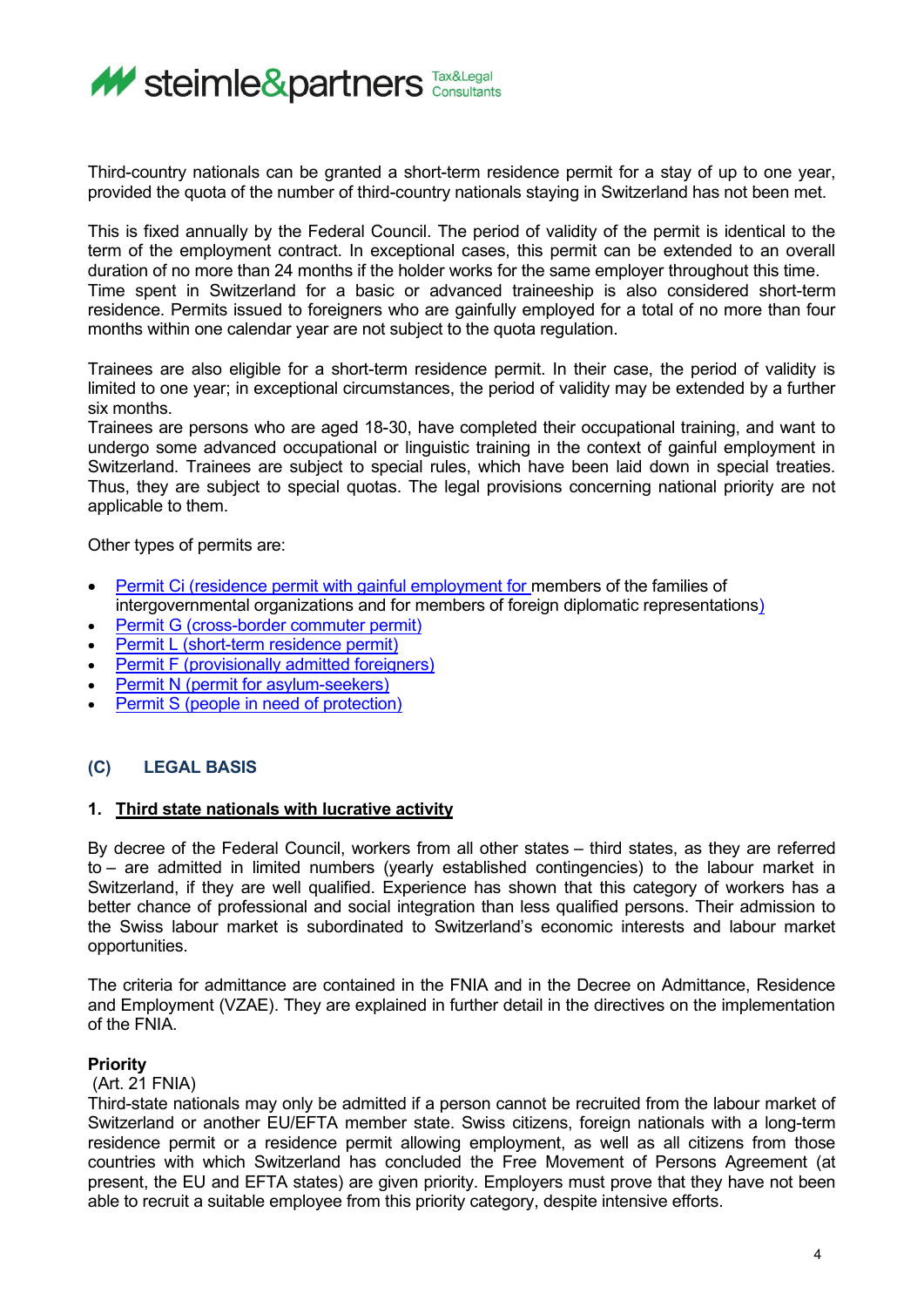

#### **Salary/terms and conditions of employment customary in the region and in the trade**  (Art. 22 FNIA)

The salary, social security contributions and the terms of employment for foreign workers must be in accordance with conditions customary to the region and the particular sector. Some sectors and trades lay down these conditions in a collective labour agreement which is legally binding either on a national or, at least, cantonal level.

When applications are submitted from trades that do not have a collective labour agreement, the Swiss authorities usually request information directly from the employers' and employees' associations on the terms customary in a particular sector. By examining the salary rates and terms of employment beforehand, the authorities can ensure that foreign workers are not exploited and that Swiss workers are protected against wage dumping.

## **Personal qualifications**

(Art. 23 FNIA)

Qualified employees will be admitted. "Qualified employee" means, first and foremost, people with a degree from a university or institution of higher education as well as several years of professional experience. Depending on the profession or field of specialization, other people with special training and several years of professional work experience may also be admitted.

### **Investors and/or entrepreneurs who create new job possibilities or help to preserve existing jobs may also be admitted.**

## **Accommodation**

(Art. 24 FNIA) Foreign nationals may only be admitted for employment if they have suitable accommodation.

### **For further details and in depth information, please consult the State Secretariat for Migration, website [www.sem.admin.ch](http://www.sem.admin.ch/) . and www.admin.ch/opc/en/classifiedcompilation/20020232/index.html**

## **2. Third state nationals without lucrative activity**

Third-state (foreign) nationals without gainful activity are divided into the following three categories (purpose of stay in Switzerland), according to section 2, articles 27, 28, 29 (FNIA):

- Education and professional/educational specialization (art 27)
- Rentier (art 28)
- Medical treatments (art 29)

## **2.1 Education and professional/educational specialization (art 27 FNIA )**

Switzerland offers an important number of high-level universities recognized worldwide, as well as other private institutes. The following basic requirements have to be observed in order to be granted a student permission:

- Confirmation by the educational institution that the foreign national can be admitted (language knowledge, prior education in home country, etc.) (art 24 VZAE);
- Availability of adequate accommodation;
- Availability of sufficient financial means (art 23 VZAE);
- Departure from Switzerland seems guaranteed (art 23 VZAE)

The Swiss government website [www.ch.ch](http://www.ch.ch/) offers some information regarding the procedure to apply for a permit for educational purpose.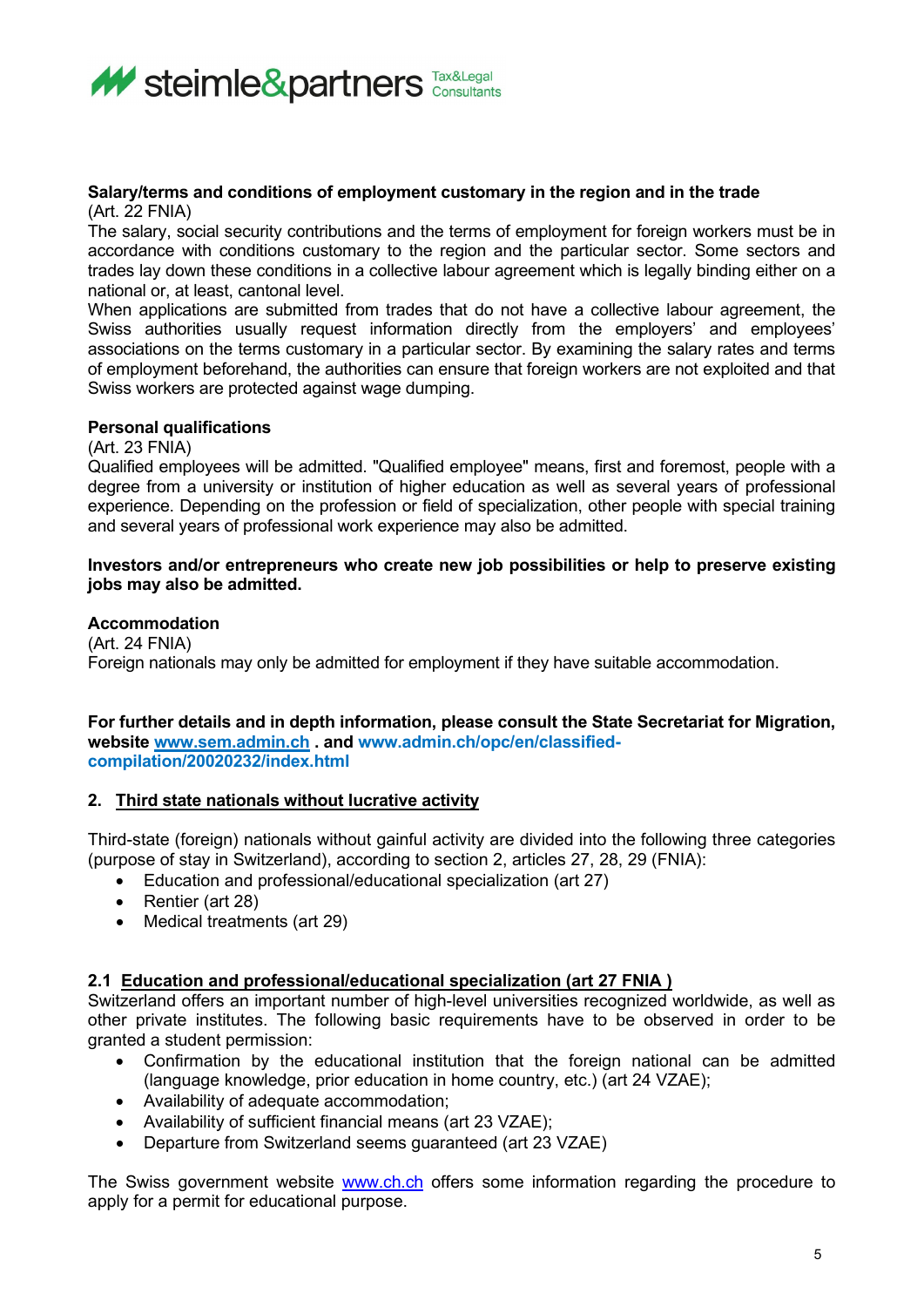

Parliament passed the Neirynck initiative on June 18, 2010, a parliamentary initiative aimed at amending article 21 of the Foreign Nationals Act. The amendment provides for foreign nationals graduating from a Swiss university-level institution to be on an equal footing with Swiss nationals when it comes to entering the Swiss labor market.

To find employment, foreign nationals who have earned a Swiss university-level diploma will be entitled to stay in Switzerland for **six more months** from the time of completing their education or postgraduate studies. Those who are successful in securing employment will be issued a work permit, provided the prospective position involves an activity of particular scientific or economic importance.

The amendment took effect on 1 January 2011.

## **2.2 Rentier (art 28)**

Article 28 FNIA defines the conditions under which a third state national without lucrative activity can be granted a residence permit. The following three criteria must be fulfilled cumulatively:

- Minimum age established by Federal Council. Article 25 of the Decree on Admittance, Residence and Employment (VZAE) defines the minimum age as being 55 years;
- Particular personal ties with Switzerland. Article 25 of the Decree on Admittance, Residence and Employment (VZAE) gives the following definition:
	- Previous long stays in Switzerland, namely for holidays, education or lucrative activity
	- Intense relationship to close relatives in Switzerland, namely parents, children, grandchildren or brothers and sisters

Article 25 also states that the applicant must not pursue any lucrative activity neither in Switzerland nor abroad, apart from the administration of his/her assets.

• Availability of sufficient financial means.

In case one or all of the above mentioned compulsory criteria are not met accomplished, the foreign national has the option to apply for a residence permit if he/she can be considered of high economical public interest (Art 30 FNIA). Article 32 VZAE defines inter alia the "important cantonal interest from a fiscal point of view" as high economical public interest. **Canton Ticino has defined a minimum taxable income of CHF 750'000**.

## **2.3 Medical treatments (art 29)**

Third state nationals may apply for residence permit for medical treatment subject to availability of sufficient financial means and guaranteed departure from Switzerland.

## **3. Family reunification principles**

The family reunification is aimed at enabling the cohabitation of the whole family and to assure certainty in law. Chapter 7, articles 42 – 52 of the Federal Act on Foreign Nationals (FNIA) respectively Chapter 6, articles 73 – 77, regulate the principle of family reunification.

Prior to authorization, the competent offices have to be certain that the centre of family life is effectively established in Switzerland. This condition is considered to be met where both married parents with children being still in need of parental support live together on Swiss territory having at their disposal an adequate accommodation. Several cantonal authorities apply very strict criteria with regard to the definition of "adequate accommodation".

In the case of parents being formally or legally separated or divorced and one of the parents living abroad, family reunification is basically excluded unless particularly severe familiar circumstances require a subsequent reunification.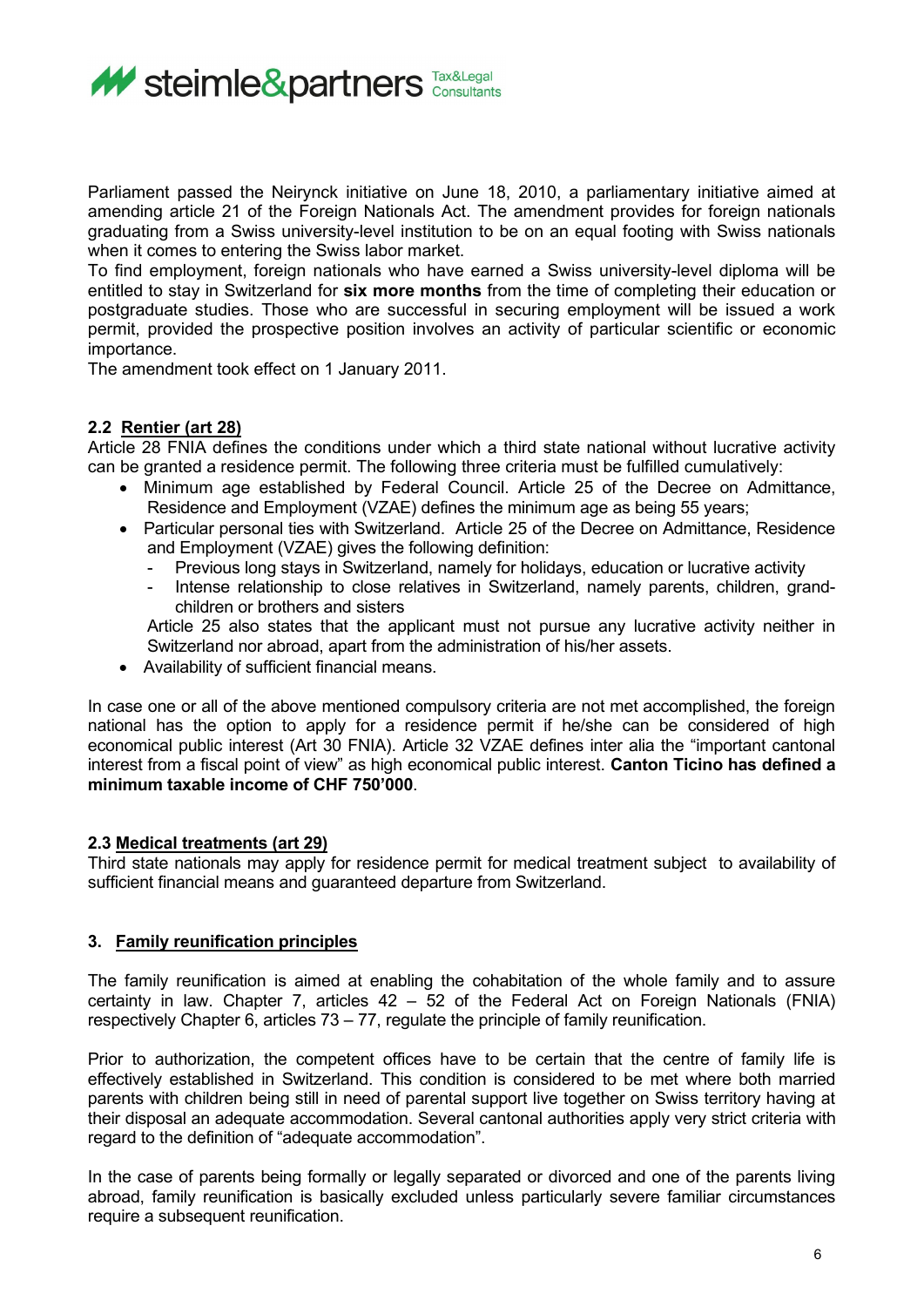

Article 42 FNIA states that third-state family members of Swiss citizens have the right to obtain or renew residence permit (B) only if they are in possession of a residence permit of long duration of a country with which Switzerland has entered into an Agreement of Free Movement of Persons. The category defined as "family members" include spouse, relatives in descendant line under 21 years of age or supported financially, own relatives and spouse's relatives in ascendant line supported financially.

A recent sentence of the Federal Court of Justice has rectified Article 42 paragraph 2 as follows: third-state national family members of a Swiss citizen are entitled to reside with the Swiss citizen in Switzerland independent from a long-term residency in an EU/EFTA country at the condition that they live together. The same principle is valid for an EU/EFTA citizen residing in Switzerland with third state family members.

Relatives in descendant or ascendant line (not children) might be given a residence permit if the petitioner guarantees their financial support or in the presence of a particularly serious case.

Third-state national spouses of a Swiss citizens have the right to obtain settlement/permanent residence permit (C) after five years of ordinary and uninterrupted residency in Switzerland. Children under 12 years of age have the right to obtain immediately a settlement/permanent residence permit, whereas children over 12 years old obtain a residence permit.

In order to guarantee the best possible integration opportunities, the family reunification must be completed within five years from the date of obtaining the residence permit. The time frame for children over 12 years old is reduced to 12 months.

Third-state nationals being granted a permit for educational purposes are entitled to family reunification provided that they have sufficient financial means and dispose of an adequate accommodation.

## **(D) ACQUISITION OF REAL ESTATE PROPERTY**

Generally speaking, the federal law of 16 December 1983 on the acquisition of real estate by persons abroad, restricts the acquisition of real estate in Switzerland by foreign individuals or Swissbased companies controlled by foreign individuals. As a rule, these categories of persons need an authorisation from the competent Cantonal authority.

Responsibility for enforcing the federal law of 16 December 1983 on the acquisition of real estate by persons abroad (the *Bundesgesetz über den Erwerb von Grundstücken durch Personen im Ausland*, also known as the "Lex Koller"), falls primarily upon the canton in which the real estate is located. The authority designated by the canton will decide whether or not a legal transaction requires authorisation and is also responsible for granting or refusing that authorisation. Authorisation is granted only if the conditions set out in the federal law and, if applicable, in cantonal implementation legislation, are met.

It must be stressed that ownership of real estate in Switzerland does not entitle a foreign person to a residence permit.

The following persons do not require authorisation to purchase real estates (primary or secondary residence) in Switzerland:

- **Nationals of a Member State of the European Union (EU) or of the European Free Trade Association (EFTA)** who live in Switzerland holding as a general rule a B permit (resident foreign nationals) or a C permit (settled foreign nationals),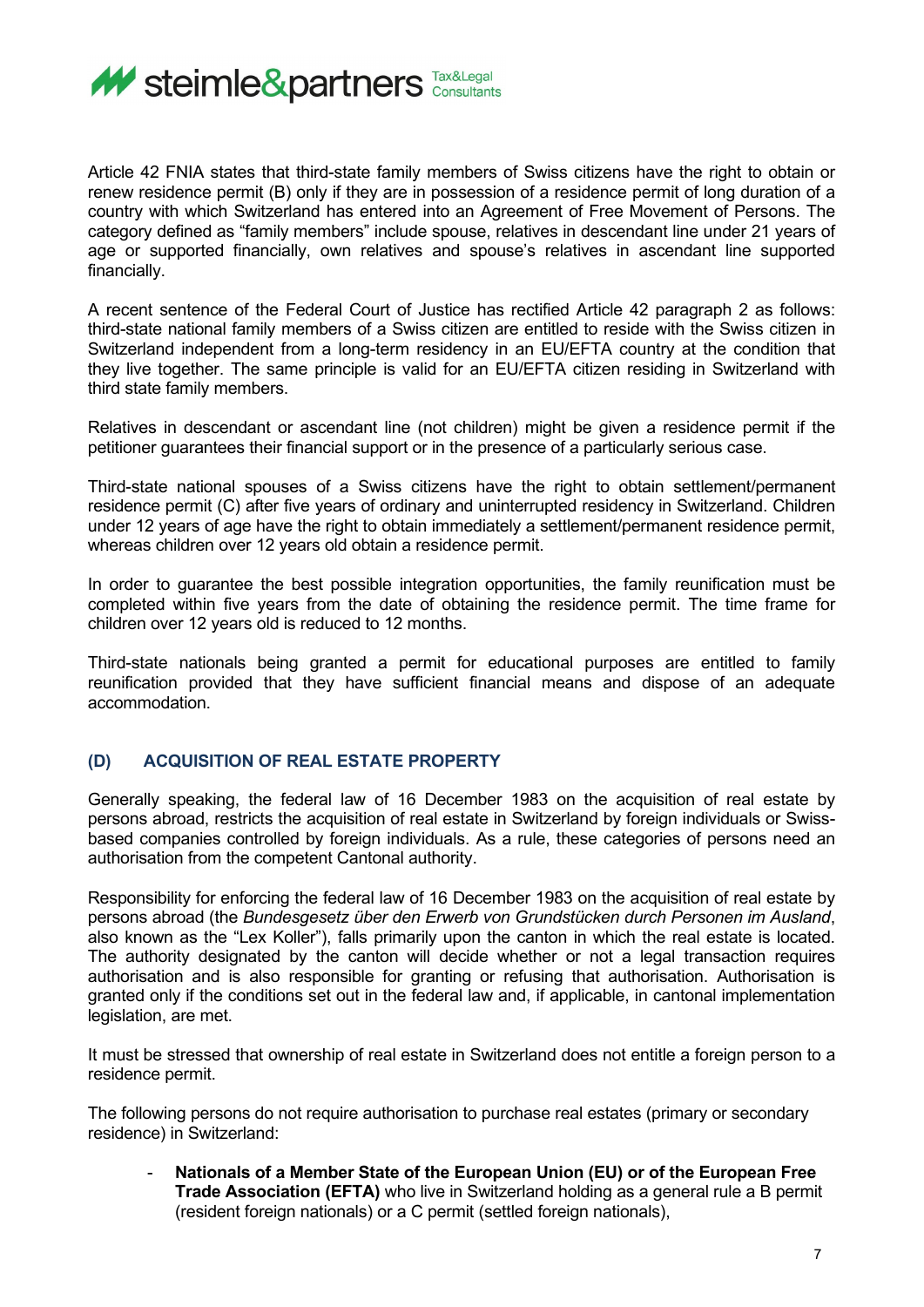

**For non-EU / EFTA citizens:** Holders of a B stay permit having their effective fiscal domicile in Switzerland only have *freedom* to buy and invest in properties **once they have obtained the domicile/settlement permit C.** 

**As a stay permit B holder** the foreign national individual may purchase without authorization his/her primary residence to be used personally. The acquisition of an unusual large property as primary home requires a confirmation from the Cantonal authority.

A second home is only available for acquisition provided the individual with a stay permit B obtains an authorization form the authority.

- Swiss-based companies controlled by persons holding the above rights of residence or settlement;
- Cross-border commuters from EU or EFTA Member States holding a G permit (crossborder commuters) as a second home in the area of their place of work.

The buyer is obliged to occupy the dwelling himself/herself. He/she is not authorized to rent it out to third parties even in part. The purchase of a main residence is exempted from an authorisation requirement only if bought in the buyer's own name.

Authorisation to purchase a holiday home (single-family dwelling or serviced apartment) may be granted under certain circumstances to foreign individuals. The dwelling must be in a place designated by the Cantonal authorities as a holiday resort. Moreover, every authorisation must be deducted from the annual quota assigned to the Cantons by the Confederation for holiday homes and serviced apartments. Holiday homes may not be let on an annual basis, but at most only periodically. The purchaser must be able to use them at an time for their designated purpose.

No permit is required for real estate that is used for the pursuit of a business activity, i.e. a professional, commercial or industrial activity (with the exception of land for the construction, trade or letting of housing). The concept of business activity is very broad. It applies not only to the traditional forms of trade, industry and commerce but also to the financial and services sectors. It therefore covers self-employed professionals such as IT specialists or hotel owners, as well as the operation of a trade or service centre and even industrial production. The acquisition of an interest in real estate companies engaged in the buying and selling of such properties is also possible. Residential property can also be acquired under the "business establishment" heading if it is necessary for business purposes (such as accommodation for caretakers or technicians whose permanent on-site presence is required) or if separation from the business property would be impractical or unreasonable.

More information can be found on the Federal Department of Justice and Police website: [http://www.ejpd.admin.ch.](http://www.ejpd.admin.ch./)

# **(E) TAX ISSUES**

### **General Overview of Swiss taxation for individuals**

Generally speaking, taxation on income occurs at three levels: federal, cantonal and municipal (Communal) and is assessed pursuant to the principle of self-declaration.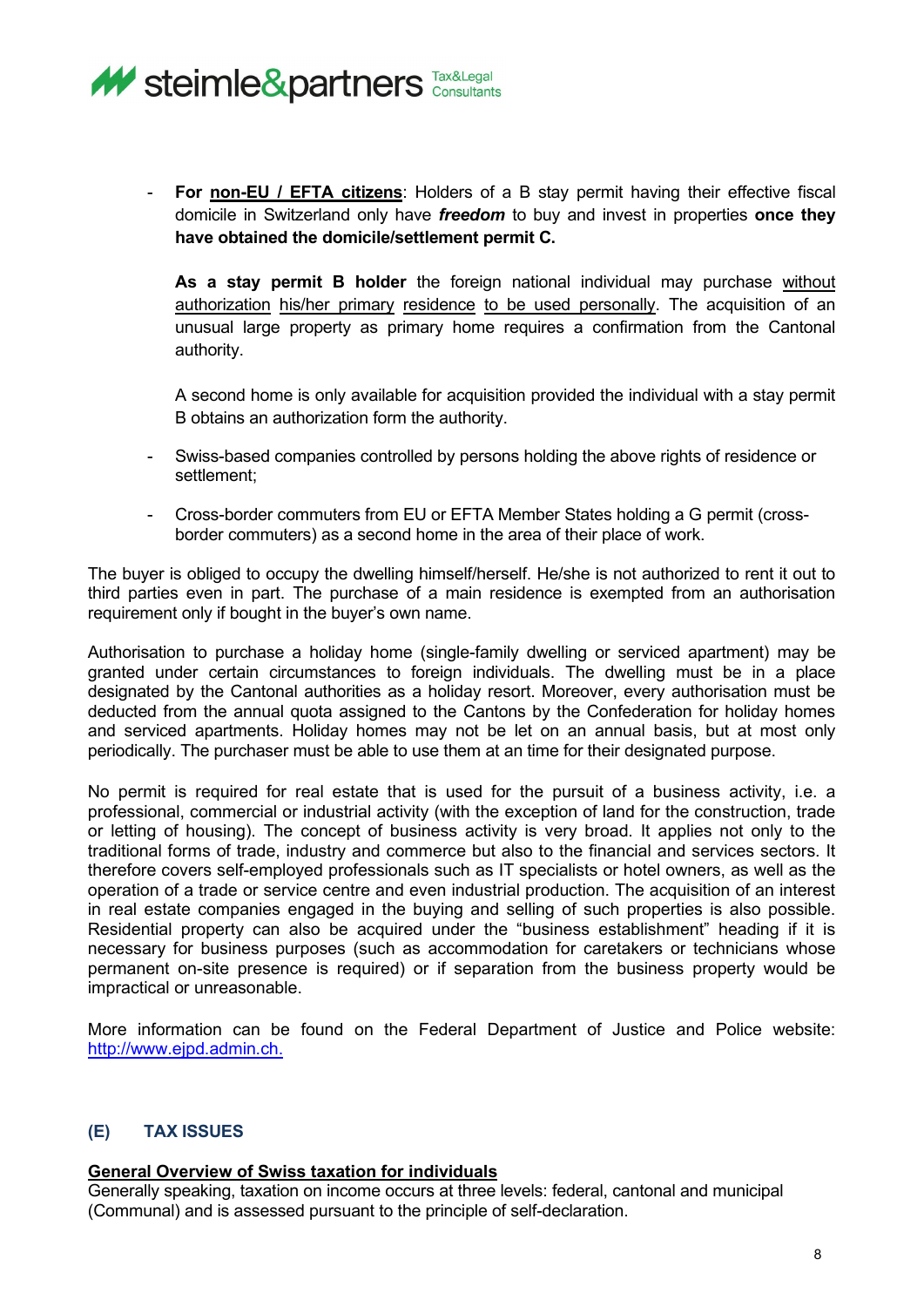

Wealth taxes are levied at cantonal and municipal level, not at federal level, and are calculated and charged separately from income tax.

Swiss residents are subject to worldwide taxation on income and wealth with the exception of real estate located outside Switzerland.

As a rule, capital gains are not subject to tax if realized on disposal of private movable assets, so capital gains on securities are for example fully tax exempted.

Natural persons who work as employees (with a B permit) are subject to tax at source on salary income, deducted directly by the employer, replacing the direct federal, cantonal and municipal taxes exclusively with regard to income tax on income from a lucrative activity. Any other type of income and any type of wealth must be declared separately. If the taxable amount reaches more than CHF 120'000 per year, a regular statutory assessment is made.

Natural persons without tax residency in Switzerland are subject to a limited tax liability (also at source) based on their economic affiliation, if they generate income (or deemed income) in Switzerland. This refers, inter alia, to managers of non-Swiss companies with a branch in Switzerland or a Swiss situated property owned by a foreign resident subject.

Resident aliens who are not engaged in any gainful activity in Switzerland may be eligible for lump sum taxation based on deemed taxable income and wealth, which is a function of the living expenses the taxpayer incurs in Switzerland and worldwide. The tax due is, in principle, the higher of the tax ordinarily due on Swiss sourced income and wealth or the tax due on seven times the rental expense or the deemed rental income.

The minimum taxable income differs according to the Canton of choice: in Canton Ticino the minimum assessment basis for income tax is CHF 400'000 and the minimum assessment basis for wealth tax is

CHF 2 million for the tax period 2020. Canton Ticino applies a multiplicator of 5 to determine the taxable wealth basis, respectively if Swiss assets are higher, the higher between effective Swiss assets and minimum wealth of CHF 2 million.

To avoid or mitigate double taxation in Switzerland and abroad, Switzerland has entered double taxation agreements with more than 80 countries.

The maximum income tax rate at Federal level is 11.5% whereas Cantonal tax rates are progressive and vary strongly from canton to canton.

Ticino's tax policy places the canton in the Swiss average as regards to the fiscal burden compared to other cantons.

Moreover, Canton Ticino does not impose taxes on donations and succession in direct line.

### **Lump sum taxation system**

Lump-sum taxation is a special tax regime whereby Swiss income tax is levied on the basis of worldwide expenses (i.e. standard of living) rather than on taxable income. In practice, the amount which serves as the basis of taxation is negotiated with competent authorities. The amount of tax payable must however not be lower than the wealth tax due on certain Swiss assets and the income tax, which would be due on certain Swiss-source income, as well as income for which a partial or total reduction of foreign taxes is requested by virtue of a tax treaty.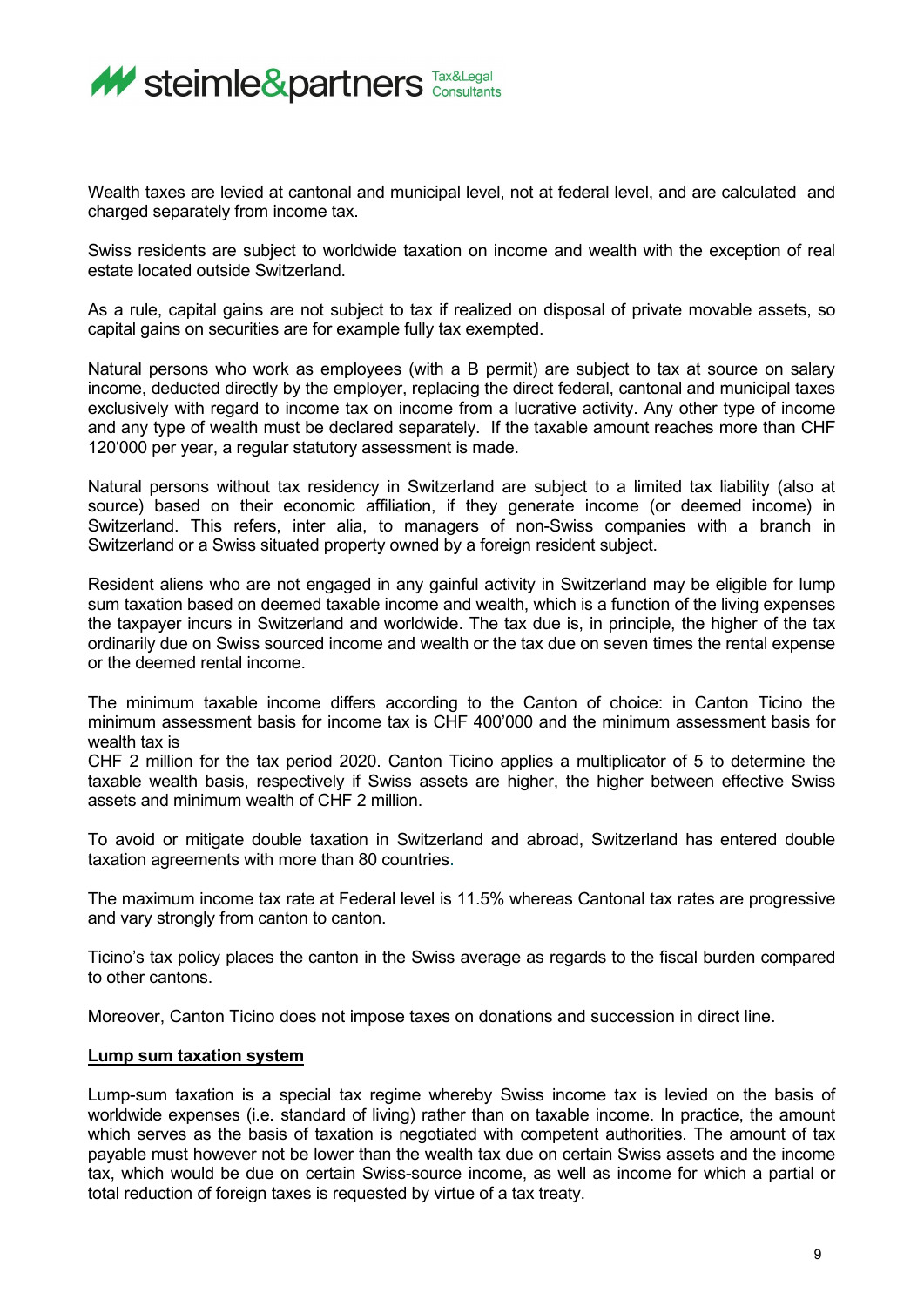

A so-called control calculation must, therefore, be made on an annual basis. Of course, no personal deductions or allowances are allowed.

A taxpayer assessed under the lump sum system may choose to change to ordinary taxation, but not vice-versa. The tax law does not consider the possibility of returning back to the lump sum taxation system.

### **Prerequisites:**

The basic prerequisite for lump-sum taxation is that the person concerned must not pursue a gainful activity in Switzerland. The term "gainful activity" includes all activity deriving from any kind of profession in Switzerland, including therefore artists, scientists, inventors, sportsmen/women or directors of a Swiss company. This type of taxation is available to foreign nationals who make Switzerland their fiscal residence for the first time or after at least 10 years outside the country. Foreigners enjoy this right indefinitely or until they start a lucrative activity or apply for Swiss nationality. Spouses must both fulfill all conditions (including no double Swiss citizenship) in order to enjoy lump sum taxation.

## **Calculation of standard of living:**

Under lump sum taxation, the basis of taxable income is calculated on annual expenses incurred by the taxpayer in Switzerland and worldwide for himself/herself and his/her family living in Switzerland, depending financially from the taxpayer.

Expenses for the following items are taken into consideration:

- Food and clothing;
- Housing (including heating, cleaning, garden maintenance, etc);
- Employees paid in cash or kind;
- Further education, leisure activities, sports, journeys, vacations, cures, etc.;
- Expensive domestic animals such as horses;
- Cars, boats, yachts, aeroplanes, etc.,<br>- All other expenses linked with the star
- All other expenses linked with the standard of living.

This calculation is usually negotiated with the tax administration in the canton in which the taxpayer wishes to become resident. However, the Swiss government has fixed a minimum amount upon which the calculation of the standard of living must be based:

- If the taxpayer has rented an apartment, minimum taxable income is deemed to be **seven** times the annual rent paid, excluding heating costs.
- If the taxpayer is the owner of a real estate, minimum taxable income is deemed to be **seven** times the annual rental value as determined periodically by the competent tax administration.
- For other taxpayers, the lump sum will be fixed on at least **three** times the annual amount for lodging and food.

### **Lump sum taxation for third state nationals - calculation examples for Canton TICINO**

Third-state nationals intending to take up Swiss tax residency under the lump sum taxation system must consider the following important distinction: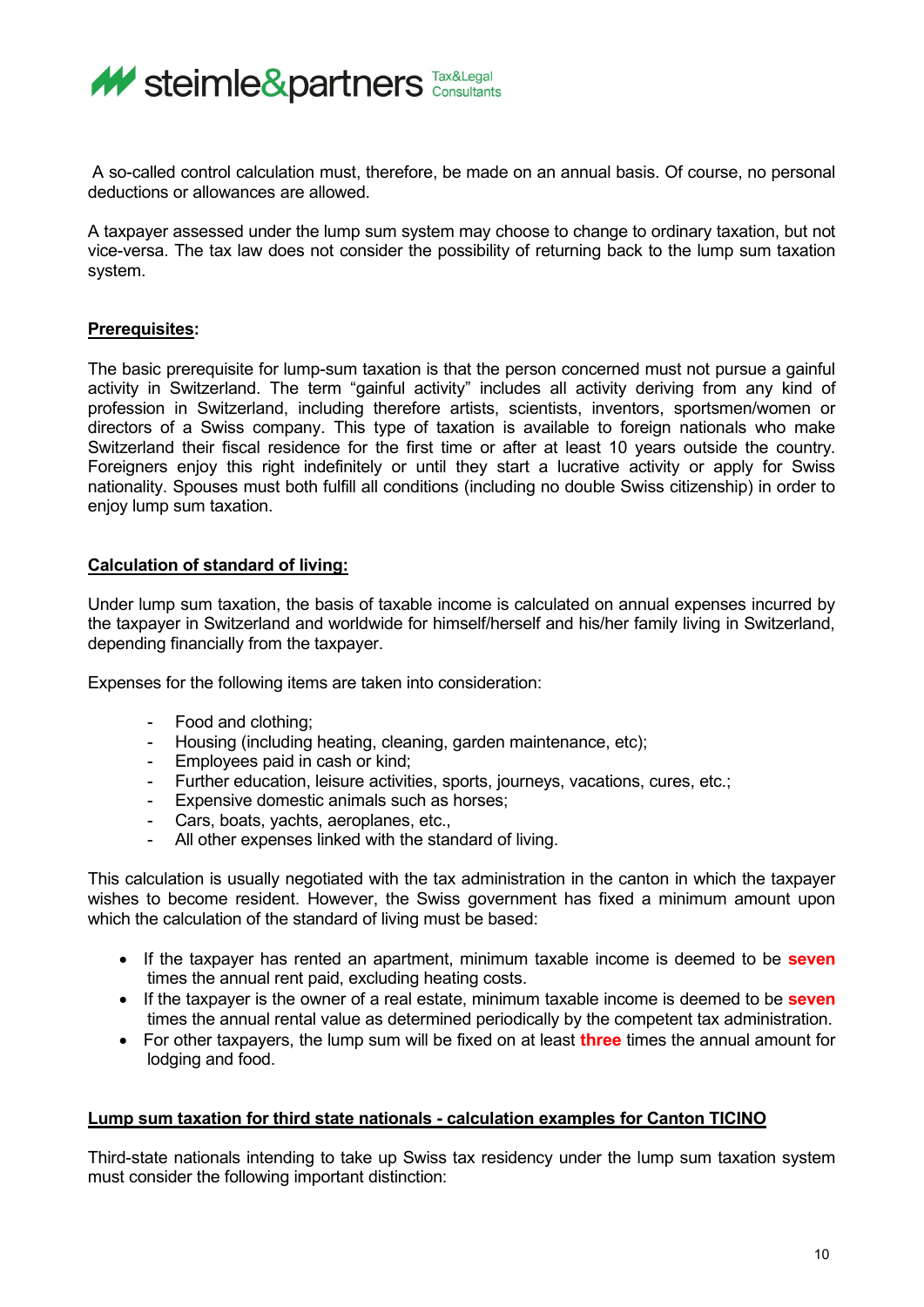

• **Rentiers according to art. 28 FNIA/art. 25 VZAE:** rentiers meeting cumulatively the requirements set out in article 28 FNIA/article 25 VZAE (minimum age 55, strong personal ties with Switzerland, no lucrative activity neither abroad nor in Switzerland) might apply for a residence permit (B) being assessed under the lump sum taxation system with a minimum taxable income of CHF 400'000 and taxable wealth of CHF 2 million valid for tax year 2020 in Canton Ticino. Overall taxes due (federal, cantonal, communal) amount to approximately

CHF 139'000 for a single person resident in Lugano respectively to approximately CHF 135'000 for a married couple resident in Lugano. The same minimum taxable income applies to EU/EFTA citizens assessed under the lump sum taxation system.

• **Rentiers according to art. 30 FNIA/art. 32 VZAE**: rentiers not meeting cumulatively all conditions defined in art. 28 FNIA might apply for a residence permit (B) according to art. 30 FNIA/art. 32 VZAE as being of notable fiscal interest for the Canton. Canton Ticino has defined the notable fiscal interest with a **minimum taxable income of CHF 750'000 since 2014**. This category of foreign nationals therefore will be assessed with a minimum taxable income of CHF 750'000.00 and since 01.01.2016 with a minimum taxable wealth of CHF 3'750'000 resulting in an overall tax burden in Canton Ticino of approximately CHF 286'000 for singles resident in Lugano, respectively approximately CHF 280'000 for a married couple residing in Lugano.

# **(F) OTHER ISSUES**

## **Customs Regulations**

Basically, personal belongings can be imported into Switzerland without paying VAT and customs duty subject to having personally used the objects for at least six months prior to moving.

Brand new objects cannot be imported tax-free. It is, therefore, recommended to have purchase invoices ready to be shown wherever possible.

According to Swiss custom regulations, personal belongings can be imported, free of VAT and customs duty, within 18 months of transfer of domicile and may be moved in several steps, always within the time frame of 18 months. Once this deadline is elapsed, Swiss VAT and customs duty is charged.

A detailed inventory with all and every object to be imported into Switzerland, indicating type of object, value, quantity and weight, is to be prepared and presented at the Customs. The objects which will be moved into Switzerland later must be indicated separately giving approximate indication of the date of move.

Indicative values might be taken from insurance policies (i.e. for paintings or other valuable objects). Weight indications might be given by the removal company.

### Cars

Vehicles imported as so-called "household effects" (moving definitively to Switzerland) are admitted free of duty (exemption from customs duty, vehicle tax and VAT) if the person importing the vehicle furnishes proof that he/she has used it for at least six months before taking up residence in Switzerland.